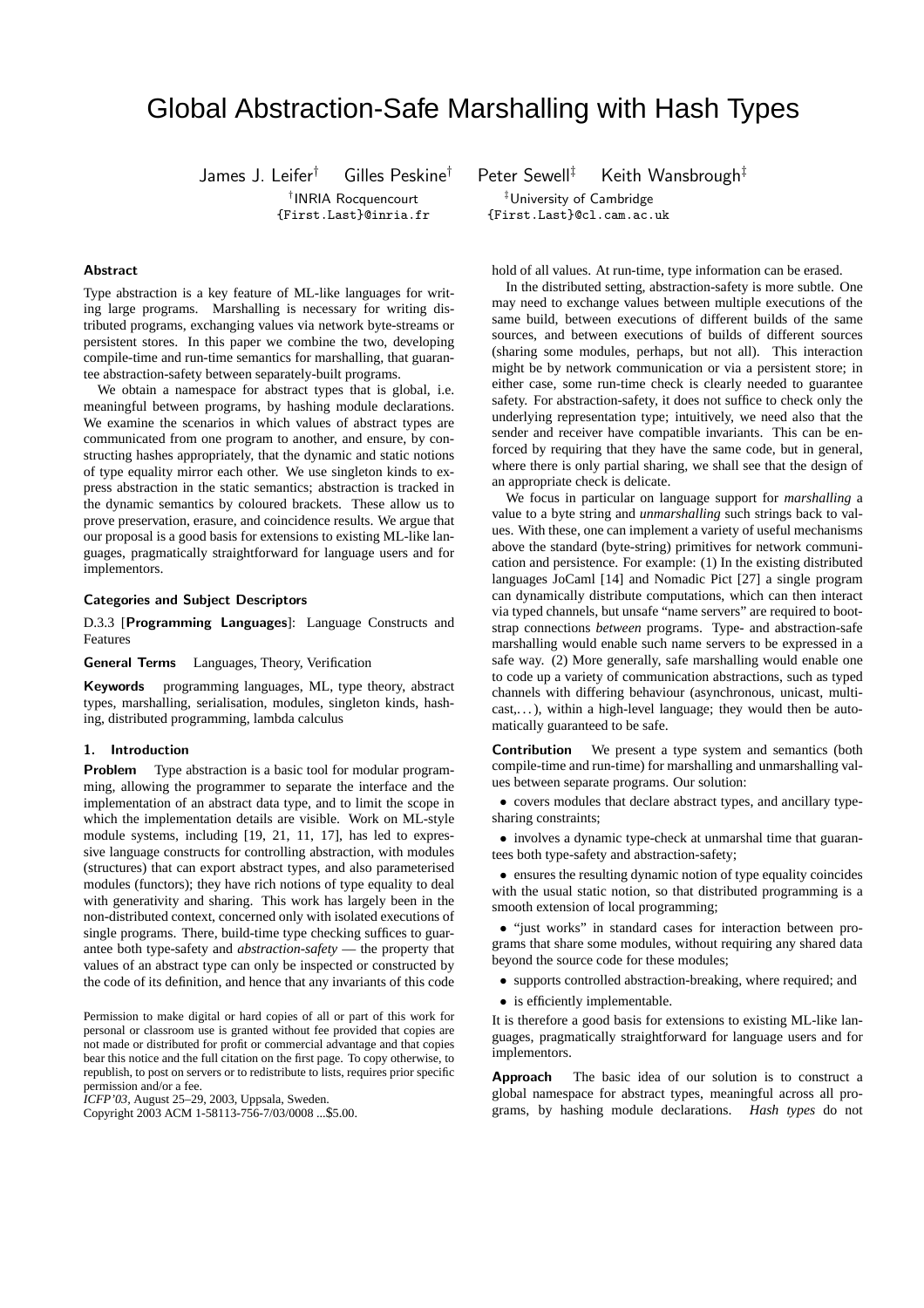appear in source programs, but are constructed at compiletime. For example, consider a module called N with the body struct type t=Trep let x=... end and the published interface sig type t val  $x:...$  end. The hash  $h =$ 

```
hash(module N=struct type t=Trep let x= ... end
              : sig type t val x: ... end, t)
```
would be constructed to give a run-time analogue of the compiletime abstract type name N.t. By constructing hashes carefully, we ensure that a simple run-time syntactic type equality check, at unmarshal-time, corresponds to the compile-time notion of type equivalence used in type-checking.

The standard operational semantics for existentials forgets abstraction. In contrast, we give a run-time semantics that records which subterms can see through which abstractions using *coloured brackets*, adapting a device of [10]. For example, within the code of N.x, even after it has been substituted into its usage sites, the type equality  $h = T$ rep can be used. This enables us to prove type- and abstraction-preservation, progress, and the coincidence result mentioned above. We prove also that an implementation may safely erase all coloured brackets outside hashes at run-time.

Non-goals Our focus in this paper is on what mechanisms are required to guarantee abstraction-safety. We do not address the full ML language; instead, we focus on a core language based on simply-typed  $\lambda$ -calculus with abstract and manifest modules, although we argue that our formal system may be cleanly extended. Dynamic *rebinding* of identifiers within marshalled values is considered in [4]. Moreover, we are not here concerned with lowlevel representations of marshalled values; we assume some fixed scheme for marshalling simply-typed values. Finally, we protect against confusion, not malice.

**Outline** We begin in Sec. 2 by examining scenarios in which values of abstract types are communicated between programs, identifying the desired constructs and behaviour from the programmer's point of view. Sec. 3 outlines our solution informally, shows why it provides the desired behaviour, and shows it can be implemented efficiently. In Sec. 4 we present a formal calculus,  $\lambda_{\text{hash}}$ , that covers the novel aspects of our solution. It describes networks of interacting separately-built modular programs. In Sec. 5 and Sec. 6 we discuss related and future work and conclude.

#### 2. Abstraction and interaction: the desired behaviour

In this section we discuss the desired behaviour of marshalling in a distributed setting, with a series of informal examples in an MLlike language. Our solution, in the following section, shows how this ideal can be achieved.

We consider an ML-like language in which a program consists of two parts: first a sequence of module declarations, each of which can introduce abstract types; then an expression (the main body of the program). We are concerned with interaction between whole programs, usually built separately. This interaction is via network communication, though it could equally be via a persistent store; in either case, the underlying mechanism simply transmits byte strings. For concreteness, most of our examples involve networks consisting of two machines, pauillac and glia, running programs, say Pa and Pb . These network configurations are written pauillac $[Pa]$  | glia $[Pb]$ . It then suffices to consider a single communication channel (such as a TCP connection between fixed ports); the language has communication primitives

send : string->unit receive : unit->string

We can now explore the desired behaviour of marshal( $e : T$ ) and unmarshal( $e: T$ ), which marshal to and from string.

# 2.1 Communication

The simplest example is that of sending a value of a non-abstract type between separately-built programs. Consider the two programs

```
P1a = send (marshal (5 : int))
P1b = print_int (unmarshal (receive ():int))
```
If these are built and then executed on the two machines the communication and unmarshal should succeed:

$$
\verb!paullac[Pla] | glia[Plb] \qquad \surd
$$

# 2.2 Respecting types

On the other hand, if one machine sends a string that the other attempts to unmarshal as an int there should obviously be a runtime failure.

```
P2a = send (marshall ('five":string))P2b = print(int (unmarshall (receive ():int))pauillac[P2a] |glia[P2b] \times
```
To ease debugging, it is desirable for that failure to occur as early as possible (at unmarshal-time rather than when the string is used later) and to be trapped cleanly, raising an exception rather than giving unpredictable behaviour. The implementation must therefore send some form of type representation. The following examples explore the constraints on what this must be.

# 2.3 Respecting abstractions

Now consider an example with an abstract type. Here the EvenCounter module declares a type EvenCounter.t which has a representation type of int but externally is abstract, as declared in its signature. The operations of EvenCounter enforce the invariant that values of EvenCounter.t are always represented by even integers. If we allowed an arbitrary integer to be unmarshalled as an EvenCounter.t then the abstraction, and this invariant, would be broken; the unmarshal should therefore fail.

```
P3a = send (marshal(5:int))
```

|                                            | $P3b$ = module EvenCounter = |           |                |  |  |
|--------------------------------------------|------------------------------|-----------|----------------|--|--|
|                                            | struct                       | sig       |                |  |  |
|                                            | type t=int                   |           | type t         |  |  |
|                                            | let start=0                  | $\sim$ 1. | val start:t    |  |  |
|                                            | let get $x = x$              |           | val get:t->int |  |  |
|                                            | let up $x = x+2$             |           | val up:t->t    |  |  |
|                                            | end                          |           | end            |  |  |
| print_int (EvenCounter.get                 |                              |           |                |  |  |
| $(unmarshall (receive ()):EvenCounter.t))$ |                              |           |                |  |  |
|                                            |                              |           |                |  |  |

pauillac $[P3a] |$ glia $[P3b] \times$ 

Marshalling from a different abstract type — say a TripleCounter.t — to EvenCounter.t should fail similarly.

#### 2.4 Communication between completely-shared sources

For communication between two instances of the same build, which therefore have identical source code, the problem is relatively simple. Below, P4 declares an abstract type IntSet.t of sets of integers, representing them as binary search trees. It makes a run-time determination of which machine it is on and then sends or receives an IntSet.t; the unmarshal should succeed. We will develop this example later — suppose this first implementation orders subtrees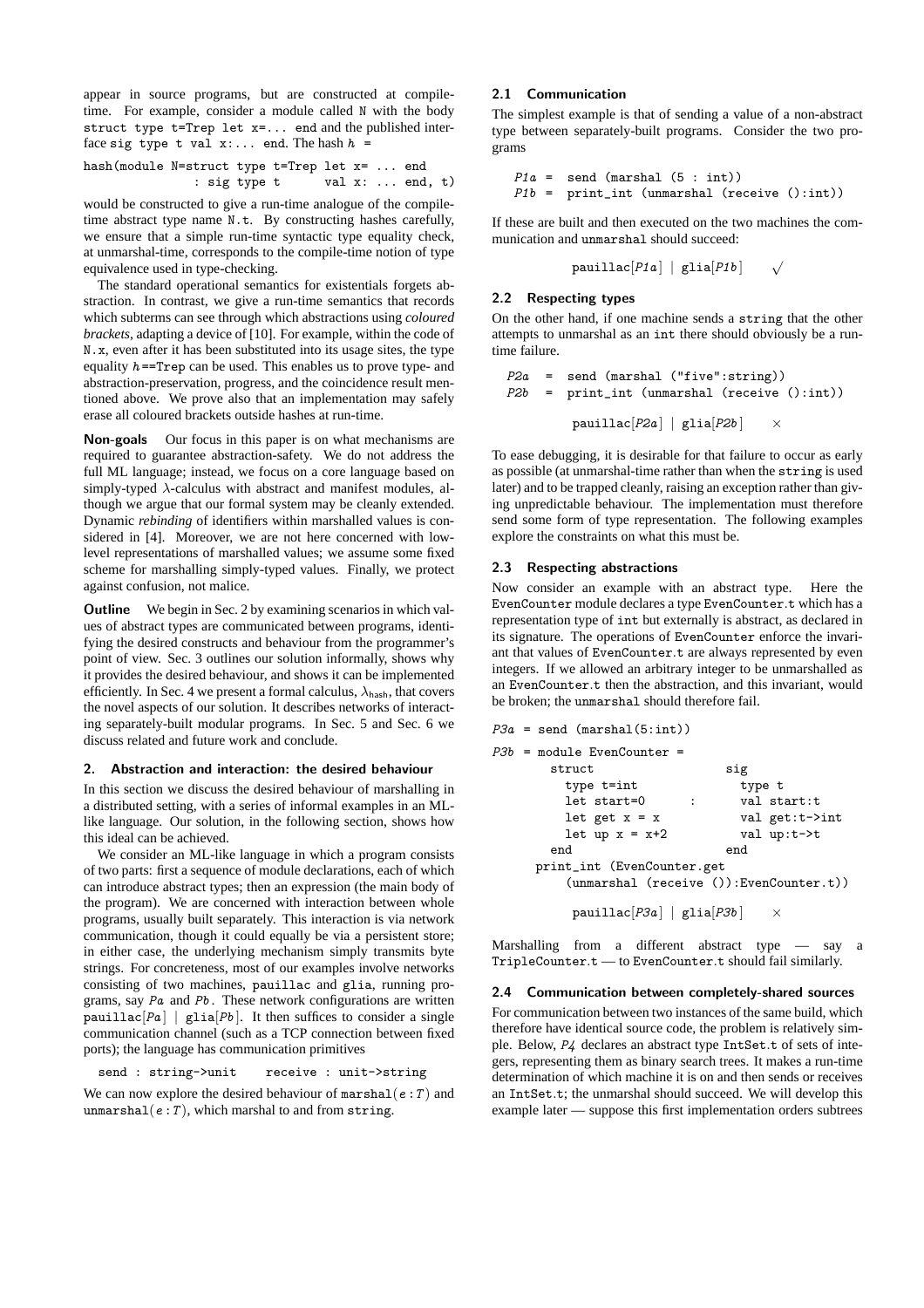by <, and has a union operation that does not remove duplicate entries.

```
P4 =module IntSet =
  struct
    type t = int treelet singleton = singleton-code
                                         )
                                         \vert\intIntSetStruct
    let mem = mem-code...
  end : sig
    type t
    val singleton : int -> t
    val mem : int -> t -> bool
                                         )
                                         \overline{\mathcal{L}}\begin{array}{c} \end{array}IntSetSig
    val empty : t
    val add : int -> t -> t
    val union : t -> t -> t
  end
if ...on-machine-pauillac... then
  send (marshal (IntSet.singleton 17 : IntSet.t))
else
  if IntSet.mem 17 (unmarshal(receive():IntSet.t))
  then print "y" else print "n"
```
pauillac $[P4]$  | glia $[P4]$ 

√

By default this should still succeed even if the two machines execute different builds of the same source.

### 2.5 Communication between partially-shared sources

More generally, one may need communication between programs which share only some modules (perhaps ubiquitous standard libraries, or application-specific libraries). Here P5a and P5b share the IntSet module from before, but otherwise have different module declarations and main body expressions; their communication of an IntSet.t should succeed.

```
P5a =module IntSet = IntSetStruct: IntSetSigsend (marshal (IntSet.singleton 17 : IntSet.t))
P5b =module IntSet = IntSetStruct: IntSetSigmodule M =
  struct let haszero x = IntSet.mem 0 x end
  : sig val haszero : IntSet.t -> bool end
if M.haszero (unmarshal (receive () : IntSet.t))
then print "y" else print "n"
```
 $p$ auillac $[P5a] |$ glia $[P5b]$ √

# 2.6 Guaranteeing compatible invariants

In the previous example the two programs had syntactically identical IntSet implementations. Since IntSet does not depend on any other modules, this is a sufficient condition to guarantee that the two abstract types have compatible invariants, i.e. that any value of either will be correctly acted upon by the operations of the other. Moreover, it can be automatically checked, whereas compatibility of invariants cannot even be stated without specifing the behaviour of the two modules, and would then require general theorem-proving to verify. Note that it would not be sufficient to require that the two implementations use the same representation type, or even to require that the implementations are (in the absence of marshalling) observationally equivalent.

For example, suppose that IntSetStructGt is similar to  $IntSetStruct$  but orders subtrees with  $\ge$  rather than  $\le$ .

```
P6a =module IntSet = IntSetStructGt : IntSetSigsend (marshal (IntSet.add 0 (IntSet.add 1
          (IntSet.add 2 IntSet.empty)) : IntSet.t))
```
When communicating with  $P5b$ , which contains the original IntSetStruct, the unmarshal should fail, as otherwise an erroneous result could be produced.

```
pauillac[P6a] |glia[P5b] \times
```
Later we shall see that a mechanism for intentionally circumventing this restriction, in a controlled way, is sometimes desirable.

# 2.7 Respecting names (when necessary)

In some cases one has modules with identical implementations that nonetheless provide conceptually different abstract types, for example in the Euro and Pound modules below. Unmarshalling should respect this difference, so the example should fail (just as, within a single ML program, types Euro.t and Pound.t would be incompatible).

```
P7a =module Euro =
struct type t=int let of_int x = x ... end
 : sig type t val of int : int \rightarrow t ... end
send (marshal (Euro.of_int 17 : Euro.t))
P\% =module Pound =
struct type t=int let of_int x = x ... end
 : sig type t val of_int : int -> t ... end
unmarshal (receive (): Pound.t)
```
pauillac $[P7a] |$ glia $[P7b] \times$ 

This restriction is not always useful (e.g. whether an integer set module is called IntSet or Set Int is likely irrelevant), so the language should support some syntactic way of indicating whether a module name is significant or not.

#### 2.8 Module dependencies

Consider now modules that depend on abstract types declared by other modules. In P8a below there is a module IntSet, providing an abstract type IntSet.t, followed by a module SummedIntSet, providing an abstract type of sets of integers augmented with a running sum. The expression part constructs, marshals and sends a value of the SummedIntSet.t abstract type. This SummedIntSet depends on IntSet in three ways: (1) IntSet.t occurs in its representation type IntSet.t ∗ int; (2) IntSet.t occurs in the type of an operation in its signature; and (3) operations from IntSet occur in the definitions of its operations. Any such dependency means that substantive changes to the definition of IntSet must propagate through to give distinct SummedIntSet.t types. On the other hand, any module declarations that are not (transitively) depended upon should have no effect on SummedIntSet.t.

For example, consider also P8b below. It has exactly the same text as SummedIntSet but a different implementation of IntSet - suppose IntSetStruct' has a different representation type from IntSetStruct, or the same representation but incompatible invariants, or different externally-observable behaviour. The P8a and P8b SummedIntSet.t types should be incompatible, so the unmarshal should fail.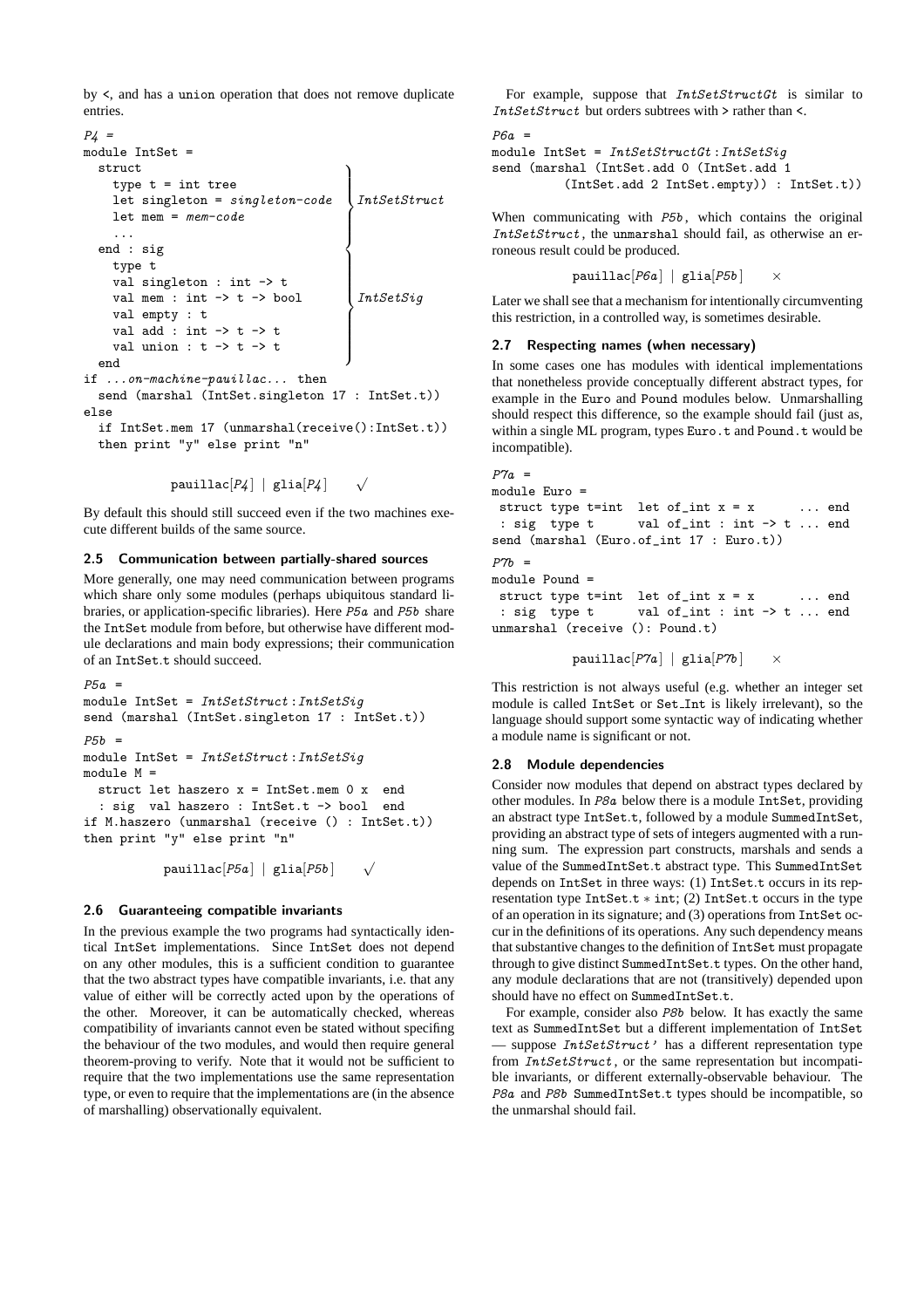```
P8a =module IntSet = IntSetStruct: IntSetSigmodule SummedIntSet =
 struct
   type t = IntSet.t * intlet empty = (IntSet .empty, 0)let sum (x,y) = y...
  end : sig
   type t
   val empty : t
   val singleton : int -> t
   val sum : t \rightarrow intval to_intset : t -> IntSet.t
    ...
  end
send(marshal((SummedIntSet.singleton 2)
                    : SummedIntSet.t ))
P8b =
module IntSet = IntSetStruct: IntSetSig
module SummedIntSet = ...same text as above...
SummedIntSet.sum
  (unmarshal (receive () : SummedIntSet.t))
```
pauillac $[P8a] |$ glia $[P8b] \times$ 

#### 2.9 Mirroring local type sharing: manifest types, functors

The examples in this and subsequent subsections are not covered by the formal calculus of Sec. 4. Nonetheless we argue informally in Sec. 6.2 how they can be treated by straightforward extensions of our main techniques and earlier work.

ML module systemsinclude parametric modules, known as*functors*, for large-scale software structuring and code reuse. In the single-program world there are a number of subtle type-equality issues, related to how generative functors are, and how one can express type sharing constraints [21, 17, 11, 28]. Our marshalling primitives should correctly reflect these subtleties in inter-program communication.

For example, the module SummedIntSet above, which explicitly references IntSet, might be re-expressed in terms of a functor F which takes any argument structure U with interface  $IntSetsig$ and builds a SummedIntSet:

```
module IntSet = IntSetStruct: IntSetSigmodule F = function (U: IntSetsig) ->
  struct type t=U.t*int ... end
  : sig type t ... end
module SummedIntSet = F(IntSet)
```
The functor F generates an abstract type, so we must consider when that type should be compatible with others. If two separate programs contain this preamble, they should be able to exchange values of their respective SummedIntSet.t types. This mirrors the behaviour of OCaml's *applicative functors* [18], in which another instance of the application F(IntSet) within the same program would have a type compatible with SummedIntSet.t.

Should the functorised and non-functorised (P8a) SummedIntSet.t be compatible? Again following existing module systems, we should make them incompatible, as otherwise static type equality would depend on module substitution.

Type *sharing* allows functors to express type equalities between their argument and result; unmarshalling should respect these static type equalities. The example F' below constructs a type t but, in

contrast to F, does not make that type abstract; instead it makes it manifestly equal to the product of its argument type U.t and int.

```
module F' = functor (U: IntSetsig) ->
  struct type t=U.t*int ... end
  : sig type t=U.t*int ... end
```
The application of F' to a module IntSet creates a static type equality F'(IntSet).t==IntSet.t\*int, which should also be admitted at run-time.

#### 2.10 Breaking abstractions (simple bidirectional case)

In ongoing software evolution, implementations of an abstract type may need to be changed, to fix bugs or add functionality, while values of that type exist on other machines or in a persistent store. It is often impractical to simultaneously upgrade all machines to a new implementation version.

A simple case is that in which the representation of the abstract type is unchanged and where the programmer asserts that the two versions have compatible invariants, so it is legitimate to exchange values in both directions. This may be the case even if the two are not identical, e.g. for an efficiency improvement or bug fix. Here there should be some mechanism for forcing the old and new types to be identical, breaking the Sec. 2.6 restriction.

For example, consider the improved IntSetStructDeDup implementation below, in which the operations are similar to IntSetStruct , the only difference being that union removes duplicates. The compiler cannot verify that IntSetStructDeDup has all the semantic properties that the programmer requires of IntSetStruct. Hence we provide a way of explicitly declaring that these modules provide compatible types. In P10a below, IntSet'.t is made equal to IntSet.t by the *strong coercion* ...with t =! IntSet.t. The compiler checks only that the old and new types have compatible representations (here int tree), but should respect further abstractions *within* those representation types. This is based on our earlier work of [26].

```
P10a =module IntSet = IntSetStruct: IntSetSigmodule IntSet' =
  struct
     type t = int tree
                                 )
                                 \overline{\mathcal{L}}\intIntSetStructDeDup
     ...improved operations...
  end
: IntSetSig with t = 1 IntSet.t
send (marshal (IntSet'.singleton 17 : IntSet'.t))
```
 $P10b =$ 

module  $IntSet = IntSetStruct: IntSetSig$ if IntSet.mem 0 (unmarshal(receive():IntSet.t)) then print "y" else print "n"

```
pauillac[P10a] | glia[P10b]√
```
# 2.11 Breaking abstractions (directed case)

In the more complex case where the old and new invariants are not compatible, or where the two representation types differ, the programmer will have to write an upgrade function. The same strong coercion can be used to make this possible.

For example, suppose we have a program that uses stored values of IntSetStruct and we wish to upgrade both the implementation and the stored values, changing the representation type from binary search trees to red-black trees. The new implementation would have a module declaration: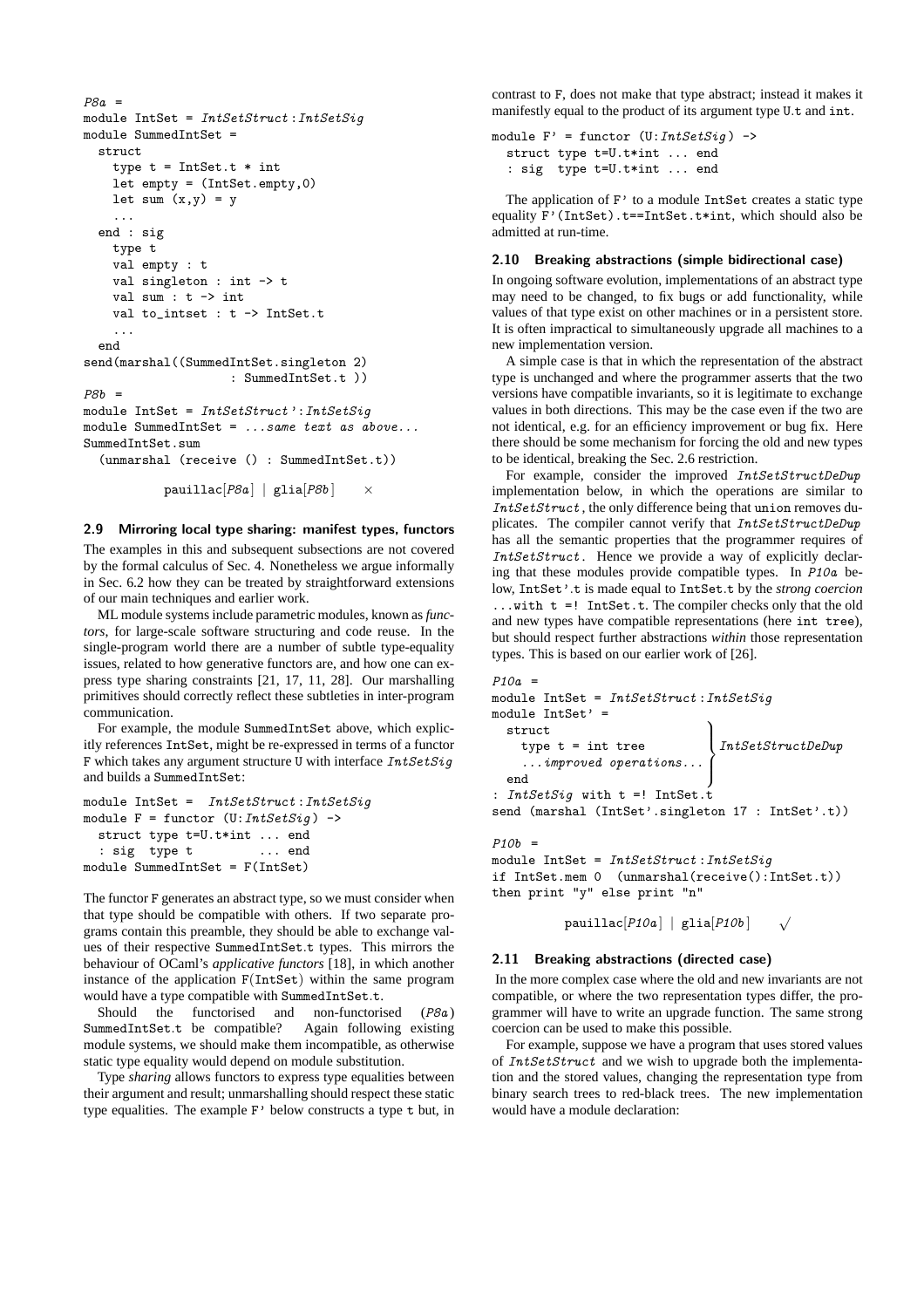```
module IntSet2 =
  struct
    type t = int rbtree
                           )
                           \int IntSetStructRBT\int...
  end
  : IntSetSig
```
A program to upgrade the stored values can be expressed as below, with an Upgrade module that has both types, coerced respectively to be equal to the old and new abstract types. (We are not proposing machinery to *automatically* apply the upgrade function.)

```
module IntSet = IntSetStruct: IntSetSigmodule IntSet2 = IntSetStructRBT : IntSetSigmodule Upgrade =
 struct
    type t1 = int treetype t2 = intrbtree
    let upgrade = \dotsend : sig
    type t1
    type t2
    val upgrade : t1 -> t2
  end
    with t1 =! Intset.t and t2 =! Intset2.t
...map Upgrade.upgrade over the stored values...
```
Note that the coercion does not require the signature of Upgrade to coincide with those of IntSet and IntSet2. The compiler only checks that IntSet.t is represented by int tree and IntSet2.t by int rbtree.

# 2.12 Forcing generativity

Dually, sometimes it is desirable to *force* a type change between builds even when the code remains identical, to prevent confusion between old and new communicated values. For example, one may have several distributed deployments of the same application which should be kept logically isolated.

# 2.13 Effectful module initialisation

In our previous examples the components of modules are all values. Generalising this to arbitrary expressions (as ML does), an abstract type definition can be dependent on some computation with side effects.

For example, consider an NCounter module that reads its step value from standard input when initialised; the invariant of any instance is then that any value of its NCounter.t is a multiple of this step. Two instances of the module can obviously have different invariants, and so marshalling from one to another should fail. Thus each run of a program containing NCounter should have an incompatible type NCounter.t.

# 2.14 Marshalling functions and rebinding

In this paper we deal only with marshalling of *closed* values; the semantics ensures that all module and expression declarations are substituted in before a marshal operation takes place. Marshalling of functions is therefore semantically straightforward.

A full language should, however, provide some form of *dynamic rebinding* of identifiers when they are unmarshalled, both to achieve the desired semantics where local resources have different behaviour in different contexts, and for performance reasons where much code is shared (and so should not be communicated). The paper [4] addresses dynamic rebinding, in the absence of type abstraction.

## 3. Solution: hash types as global names

This section introduces our solution informally, from both implementation and semantic viewpoints.

As we have seen, type-safe and abstraction-safe unmarshalling requires some run-time type representation in marshalled values, to permit a dynamic type comparison.

Our solution is based on the observation that hashing module definitions provides a global namespace for abstract types: if an identical module is hashed during builds of two different programs at different sites, the same hash will be obtained. Thus the programs share names for any abstract type provided they share the source code of the module that declares the type (and of its dependencies); no communication (e.g. of GUIDs) is needed at build time.

We regard hashes literally as types — hashes appear as a clause in the type grammar. They do not appear in source programs, but are inserted during compilation; as we shall see in more detail, the compiler replaces occurrences of an abstract type such as IntSet.t by the hash of the definition of IntSet that is in scope. Semantically, we work with ideal hashing, with a formal syntactic construction hash(...). Implementations would realise this with an actual hash function; we discuss the low-level properties of hashes in Sec. 3.5.

At run-time, after this compile-time type substitution, the types in marshal(e:  $T$ ) and unmarshal(e:  $T'$ ) are closed, without free module identifiers or type variables. They can therefore be easily represented as byte strings, communicated across the network or stored in a persistent store, and can be compared with simple string equality.

We ensure that this dynamic equality precisely mirrors the static notion of provable type equality by carefully tuning the way in which hashes are generated and used; we show below that our system achieves this. Unmarshalling is therefore not only type-safe, but also abstraction-safe.

The standard operational semantics for abstract types forgets about abstraction as computation proceeds, substituting in representation types and operations. Here, in contrast, we need a runtime semantics that maintains abstraction throughout, both (1) so that our type preservation theorems tell us that abstractions are not broken; and (2) to support the proof that static and dynamic type equality coincide. After a module is reduced away, module code (which may see through the abstract type of that module) is intermixed with body code (which must treat the type as abstract). We therefore use a syntactic construct, *coloured brackets*, adapted from the work of [10], to delimit the regions in which different type equivalences hold. This is not purely a proof technique, however: in some subtle cases the coloured brackets within hashes are needed in compile-time hash generation to correctly distinguish abstract types that would otherwise be aliased. We show that implementations can erase coloured brackets outside hashes after compilation.

# 3.1 Simple examples

We illustrate the use of hashes in a simple case by referring back to the example of Sec. 2.4, in which a single program,  $P\lambda$ , was built and run on the two machines. The build process is modelled in our semantics by type-checking, as usual, followed by reductions that substitute out module definitions, inserting hashes as required. Hash generation is deterministic, and hence the result of building  $P<sub>4</sub>$  on the two machines is identical. The program has a single module definition. It has a compile-time reduction as below, to an 'executable'  $P\mathcal{L}'$ . (Note that for clarity of exposition, we omit coloured brackets from all reductions until Sec. 3.3; the example reductions as stated are not all type-preserving without them.)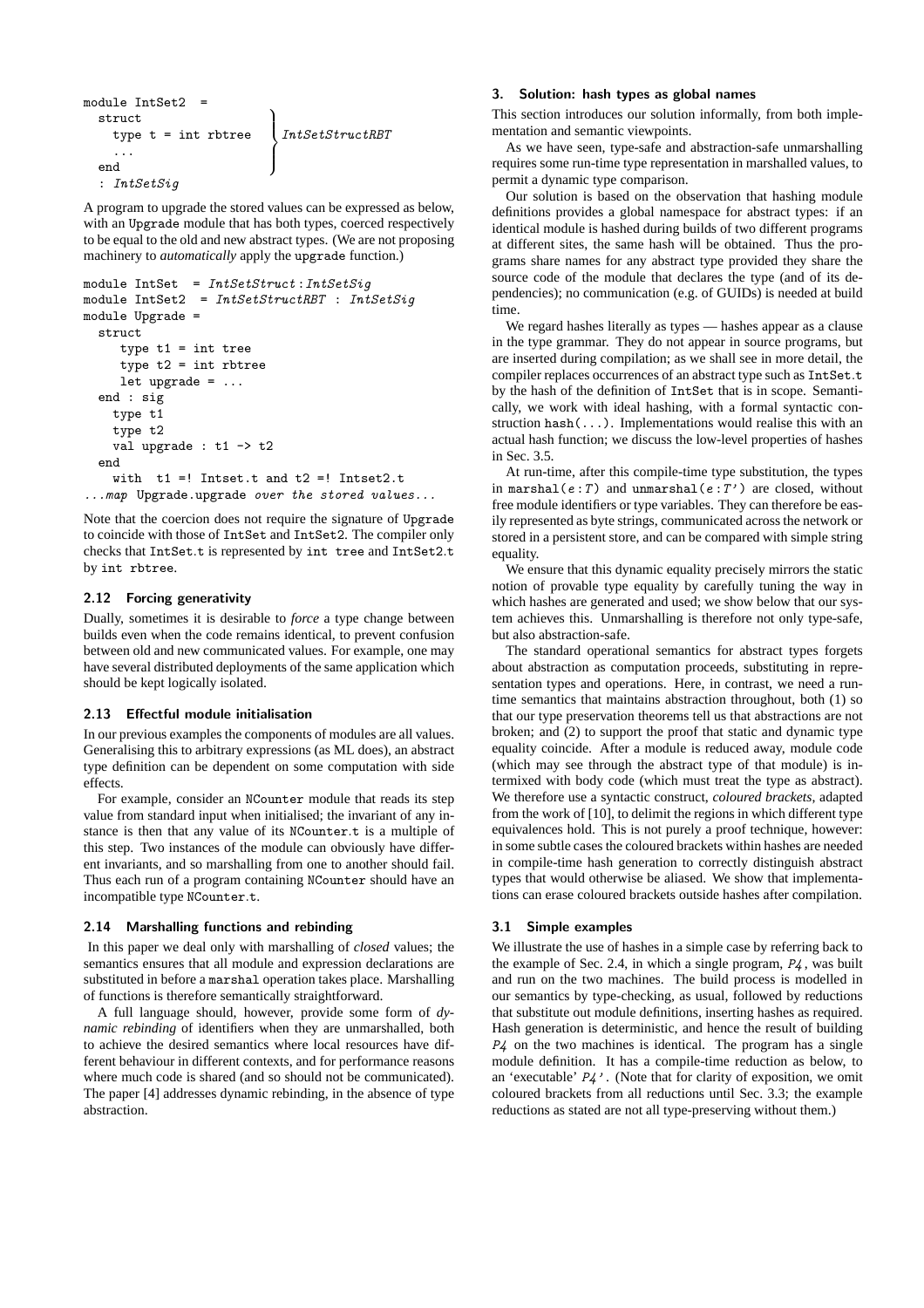```
P4 =module IntSet = IntSetStruct: IntSetSigif ...on-machine-pauillac... then
  send (marshal (IntSet.singleton 17 : IntSet.t))
else
  if IntSet.mem 17 (unmarshal(receive():IntSet.t))
  then print "y" else print "n"
        −→c (compilation)
if ...on-machine-pauillac... then
  send (marshal (singleton-code 17 : h ))
else
  if mem-code 17 (unmarshal (receive () : h()then print "y" else print "n"
= P\lambda'where
```
 $h =$  hash(module IntSet=IntSetStruct:IntSetSig,t).

Here the definitions of IntSet.singleton and IntSet.mem have been substituted for their occurrences, and the global name h has been substituted for type IntSet.t. Notice that h is constructed from the entire definition of IntSet, including the textual name IntSet, the implementation structure IntSetStruct, the interface  $IntSetsig$ , and the type field name t. In this simple example IntSet has no dependencies, so one can think of hashing its source text; we will discuss later the more interesting case of modules with dependencies, and also the question of exactly what form the hash function takes. Our liberal use of substitution is, of course, a semantic device — in practice compilation would use other representations.

At run-time, the two machines pauillac and glia execute their independently-compiled copies of P4' . Their shared knowledge of the hash  $h$  acts as a certificate that they may safely share values of their respective abstract types IntSet.t and IntSet.t.

```
pauillac[P4'] | glia[P4']−→∗
        (local computation on pauillac and glia)
  pauillac[send(marshal(singleton-code 17:h ))]
 | glia[if mem-code 17 (unmarshal(receive():h))
        then print "y" else print "n"]
−→∗
        (local computation on pauillac, to get v)
  pauillac[send(marshalled(v : h))]
 | glia[if mem-code 17 (unmarshal(receive():h))
        then print "y" else print "n"]
       −→ (communication)
  pauillac[ () ]
 | glia[if mem-code 17 (unmarshal(marshalled(v : h) : h))
        then print "y" else print "n"]
       (on glia: dynamic type check h = h, succeeds)
   pauillac[ () ]
 | glia[if mem-code 17 vthen print "y" else print "n"]
−→∗
        (on glia: computation, prints "y")
 pauillac[ () ] | glia[ () ]
```
Ultimately, only strings may be communicated across a network. The notation marshalled  $(v: T)$  denotes a string literal containing representations of value  $\nu$  and its type T. This is only meaningful, and only used, where  $\nu$  and  $T$  are both closed.

Notice that the dynamic check is simple: just that the type  $h$ sent from pauillac is identical to the type  $h$  written into the unmarshal on glia at compile time. Yet, by virtue of the construction of these hashes, this is sufficient to guarantee both typesafety and abstraction-safety.

Consider now the programs of Sec. 2.1–2.7. How do hashes of modules provide the desired behaviour? In the case of concrete types, the comparison is obvious. For  $P1$ , int=int; for  $P2$ , string  $\neq$  int; for P3, for no hash h do we have int=h. As we have already seen, in the  $P_4$  case the two programs share an identical hash  $h$ . For P5, in P5a and P5b the computed hash  $h$  for IntSet.t is identical (in fact the same  $h$  as above). Thus the  $h$ substituted for IntSet.t in P5a's call to marshal will be identical to that in P5b 's call to unmarshal, and the communication will again succeed, exactly as we desire.

Although P6a (Sec. 2.6) contains a type IntSet.t, it is clear that the hash  $h'$  of the modified module IntSet differs from the hash  $h$  of the original module, correctly reflecting the difference in the modules' behaviour. The two programs will, correctly, be unable to communicate; an exception will be raised at the point of the unmarshal.

The example of Sec. 2.7 shows why one might wish the textual name (in general, the path) of a module to be included in its hash, along with the module body. The two modules Euro and Pound are identical in all but name, and so a hash that did not include the name would treat them as interchangeable, clearly leading to dangerous economic confusion, and furthermore differing from the usual semantics of ML-like languages. On the other hand, the programmer should also be able to specify that a name is *not* to be considered part of the module's identity. This can be done simply by having an additional form of module declaration, module\*  $N = ...$ , for which hashing uses a canonical name  $*$ , not admissible in source programs, instead of the actual name N. In this simple scheme both sender and receiver must use the \*'d form, of course.

# 3.2 Module dependencies

The example of Sec. 2.8 shows that the same module text defines a different abstract type if its dependencies change, which means that the hash of a module must depend on the hashes of its dependencies. In our substitutive reduction semantics, type dependencies are handled automatically: we have substituted hashes for any types of earlier modules before constructing the hash of a module that depends on them. We shall see how term dependencies are also automatically taken into account. Consider the following (a simplification of P8a):

```
module A=struct type t=bool let x=true end
         : sig type t val x:t end
module B=struct type t=A.t*int let x=(A.x,3) end
         : sig type t val x:t end
send (marshal (B.x : B.t))
 −→c (compilation)
module B=struct type t=h*int let x=(true,3) end
         : sig type t val x:t end
send (marshal (B.x : B.t))
  −→c (compilation)
send (marshal ((true,3) : h'))where
h =hash (
module A=struct type t=bool let x=true end
         : sig type t val x:t end,t)
h' = hash (
module B=struct type t=h*int let x=(true,3) end
         : sig type t val x:t end,t)
```
Here the hash  $h'$  for B is constructed after the hash  $h$  for A has been substituted for A.t, and after the term part true has been sub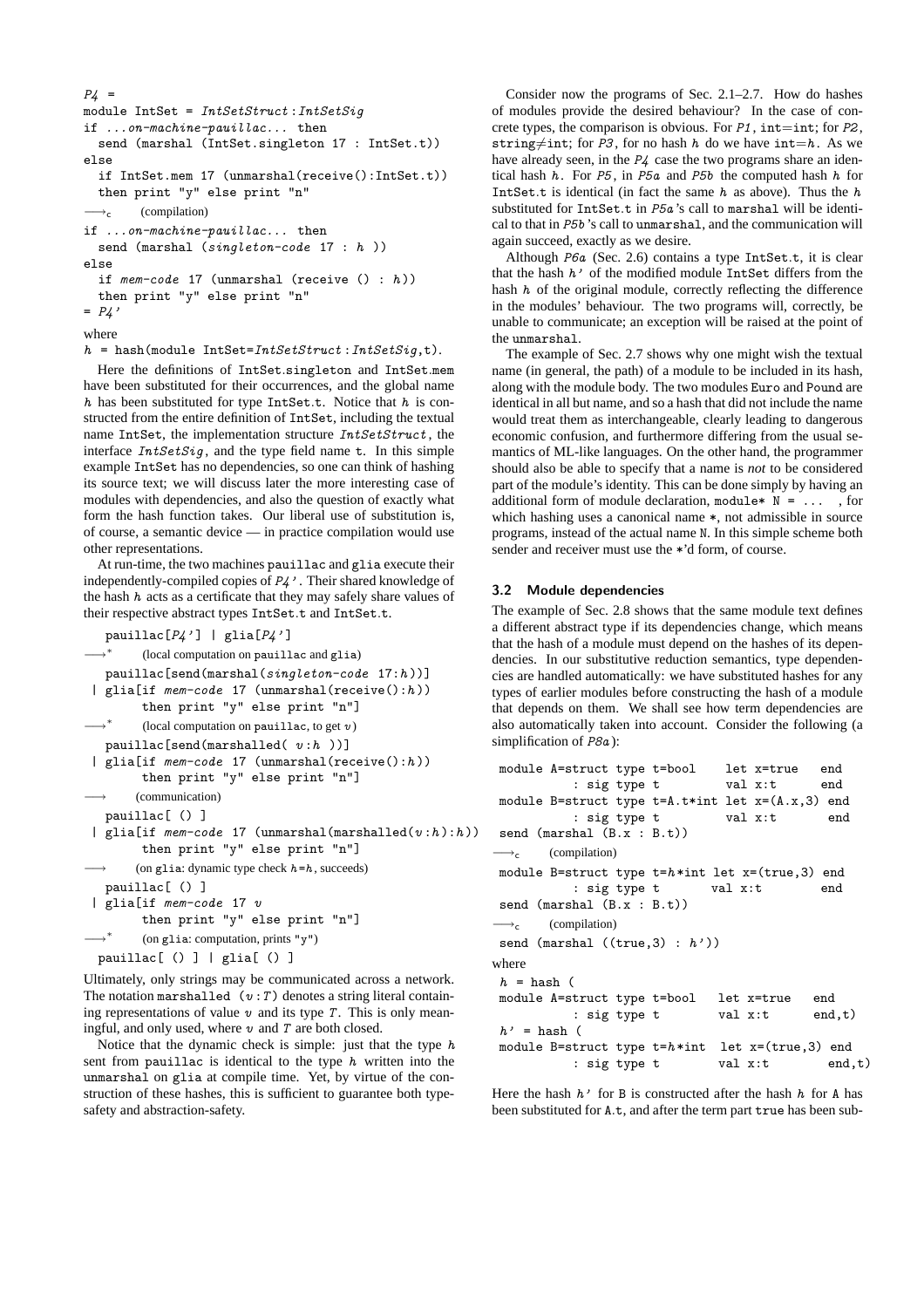stituted for A.x. It is clear that if A changed,  $h$  would change, and so  $h'$  would change. This would still be true in the (unlikely) case that B mentions A.t but not A.x.

We must also ensure  $h'$  depends on h in the (common) case that B mentioned A.x but not A.t, i.e. where A is used in B only to implement an internal computation. The coloured brackets of the following section will conveniently suffice for this.

#### 3.3 Abstraction-preserving reduction

Some reductions in Sec. 3.1, 3.2 require non-standard type equalities to make them type-preserving. For example, to type the intermediate state in Sec. 3.2 we must have  $(true, 3)$  of type  $h * int$ , hence we need a type equality identifying  $h$  with its representation type bool.

We could allow this type equality to be used anywhere, but instead prefer to delimit more precisely which subterms can see through any particular abstraction. We introduce *coloured brackets*, adapted from the work of [10], during module reduction. In the previous example, the first reduction will actually replace (A.x, 3) by ( $[\texttt{true}]_h^h$ ,3) instead of just ( $\texttt{true}$ ,3). The brackets serve two purposes. First, the lower annotation (the *colour*) is a hash h, indicating that the additional type equivalence  $h$  == bool is available when typing the *inside* of the bracketed expression. This equivalence is drawn from the structure of  $h$ , viz.  $h$ =hash(module A= struct type t=bool...end:...,t). Thus, inside the brackets we have  $true:h$ . Second, the upper h annotation is the type of the bracketed expression as seen from the *outside*, thus reduction is type preserving. (One would often have a more complex type in the upper annotation, not just a hash, e.g.  $[(true, 3)]_h^{h*int}.$ 

The reduction semantics of our formal system moves brackets around as required to ensure that abstraction is preserved throughout reduction, and so our type preservation result (Thm. 4.1) covers abstraction. If we did not use brackets but allowed hash type equalities to be used freely, abstraction would become invisible after reduction. The use of brackets also simplifies the statement of our result relating static and dynamic type equality (Thm. 4.7). Moreover, when compiling a module that refers to a term field of a previous one, the presence of brackets ensures that the hash of the later module does indeed depend on the hash of the earlier module.

#### 3.4 Modest implementation demands

Few changes are required in an ML-like language to support the strategy outlined above.

Thm. 4.5 shows that type checking is decidable and that hashes play no role in compile-time type-checking of source code. In particular, we can use traditional type checking and inference algorithms essentially unchanged. Compile-time reduction only builds hashes, without ever looking inside one. Run-time reduction only ever compares hashes by string equality.

Thm. 4.6 shows that almost all coloured brackets and type information can be erased before run-time, with the exception of course of marshal and unmarshal type annotations, and brackets within hashes.

ML-like languages usually support separate compilation of modules. Typically, a compilation phase takes a module and the signatures of the modules it imports and generates code parameterised by these dependencies. For  $\lambda_{\text{hash}}$ , the compilation phase would also generate a hash parameterised by the hashes of the imported modules, in other words a hash-to-hash function. An appropriate compositional implementation of hashing must be used to make these efficiently representable. Typically, linking instantiates the parameterised code with jumps to the code of previous modules. For  $\lambda$ <sub>hash</sub>, the linking phase would do two further things. First, it

would patch the type annotations for marshal and unmarshal in the code by replacing references to module types by their hashes. Second, it would calculate the hash of the module by applying the hash-to-hash function (generated by compilation) to the hashes of previous modules.

#### 3.5 Low-level details of hashes

In our semantics, we work with *ideal* hashing, taking a free constructor hash(...) which can be applied to elements of the abstract syntax. We can think of hash as a function whose injectivity guarantees abstraction-safety. To avoid communicating large quantities of source code, an implementation would reify hash with a fixed-length hash function, giving a safety guarantee that is only as strong as the probability of the absense of collisions.

This must be chosen so that (1) collisions are rare, and (2) hashes are not too costly to compute.

Both MD5 (RFC1321, 128-bit) and SHA-1 (RFC3174, 160-bit) are sufficiently cheap, and may be considered random functions for this application [24]. Let us consider the likelihood of collisions. For *n* abstract types and N possible hash values, the probability of a collision is approximately  $n^2/2N$ . Pessimistically assuming  $10^{10}$  programmers in the world, writing 300 lines of code per day with one abstract type per 100 loc, the probability of a collision in a century of abstract types (using MD5) would then be  $(10^{15})^2/2^{129} \approx 10^{-9}$ . This is much less than the probability of a cosmic-ray-induced processor error in this period.

It may be desirable to have an absolute guarantee of type-safety, while accepting probabilistic abstraction-safety. To achieve this, one could pair hashes with the corresponding underlying representation types. At the other extreme, one could accept a probabilistic guarantee even at simple types, by sending only a hash of the marshalled type. These choices must depend on a risk assessment.

Note that our proposal is aiming to protect only against accidental errors during programming and software deployment, not against malicious attack, and so we are not concerned with deliberate searches for collisions. Protecting against spoofed messages requires largely orthogonal techniques, e.g. message signatures and/or encryption, that are not in the scope of this paper. Moreover, we do not address the problem of communication between untrusting peers, where one must check not just that the type advertised by the peer is compatible with the local type, but also the validity of the byte string's claim to represent a value of the advertised type (see, e.g., [23]).

We hash elements of the abstract syntax, not concrete syntax, for two reasons. Firstly, it ensures hashes are not dependent on, e.g., the choice of newline or newline/CR, or on comments. Secondly, it fits well with the rest of the semantics — recall we must calculate hashes of modules that are the results of module substitutions. In practice optimised calculations would be possible, without requiring the explicit construction of canonical representatives of abstract syntax elements.

Hashing abstract syntax, which we take up to alpha-equivalence, has the (benign) consequence that abstract type equality is not dependent on the names of function parameters. We have both internal (alpha-convertible) and external *module* names in the semantics; external names must be meaningful between programs.

#### 4. Formal system

Our calculus describes networks of machines. Each machine executes a program; a program consists of a sequence of module declarations followed by an expression. The expression language consists of a simply-typed call-by-value  $\lambda$ -calculus with module field references, marshalling, and communication of strings.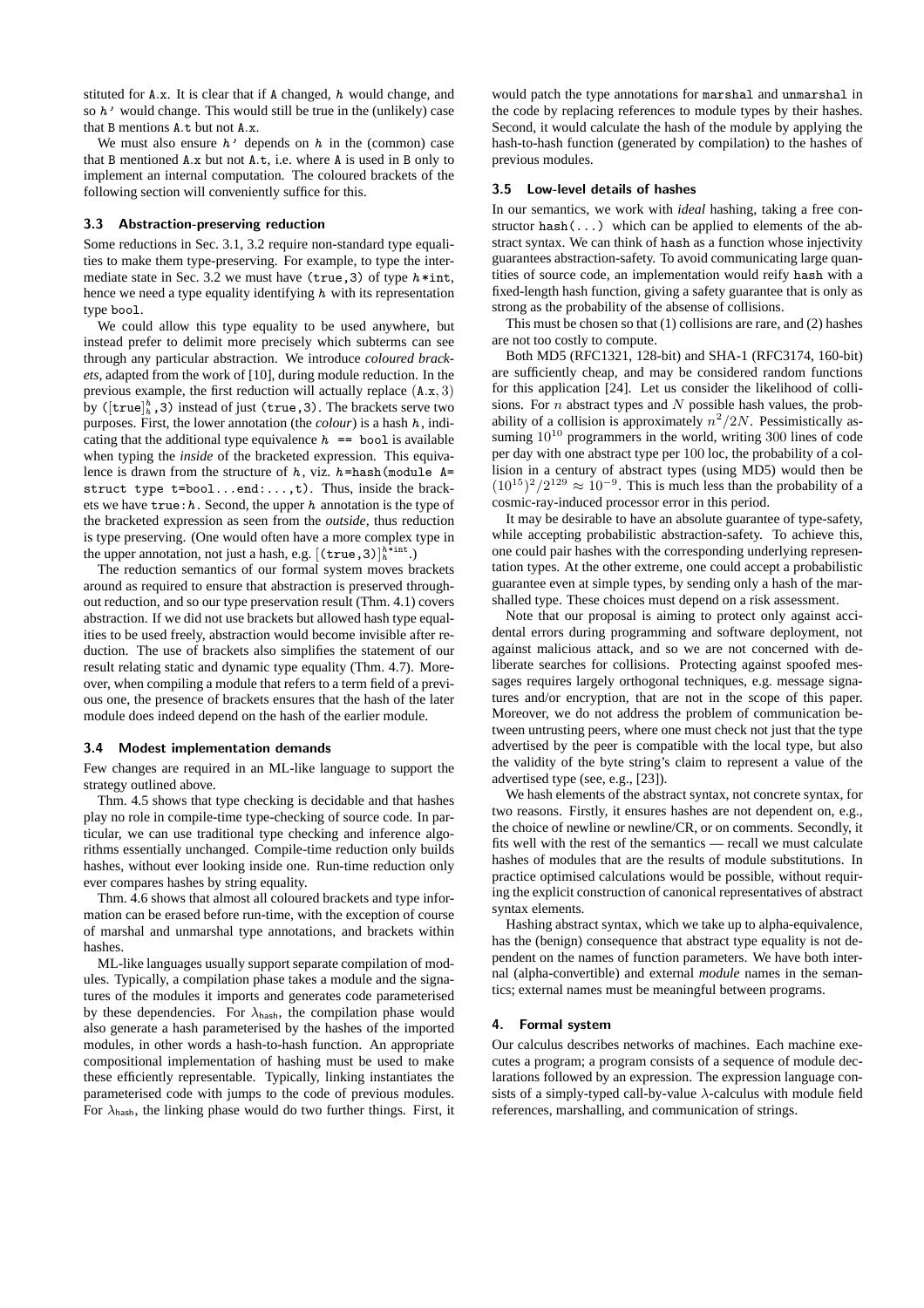Consider a program containing a module declaring an abstract type. There is an abstraction boundary between the module's body and the rest of the program. Inside the boundary, the type's representation is visible; thus the type is said to be *transparent*. Outside, the type's representation is not visible, thus the type is *opaque*. Our calculus tracks this abstraction boundary as reduction proceeds. Compilation replaces the abstract type by a *hash* h and wraps the code e that comes from inside the module definition with *coloured brackets* decorated by h, as in  $[e]_h^T$ . The distinction between opaque and transparent views is therefore witnessed by the brackets: inside the brackets, we view  $h$  as transparent; when outside  $h$  is opaque.

In order to express this distinction in our inference rules, we decorate each judgement with a *colour* hm, as in  $E \vdash_{hm} e:T$ . The colour has one of two forms: it can be a hash  $h$ , in which case  $h$  is transparent and all other hashes are opaque; or it can be the empty colour •, in which case all hashes are opaque.

The reader is referred to the companion technical report [16] for the full semantics of the calculus and proofs of results.

#### 4.1 Relation to the informal discussion

For brevity, we take a module language in which structures are type/term pairs, rather than general dependent records from the earlier informal development. The following table summarises the correspondence between the informal and formal module syntax.

|  |  |  |  |  | struct type $t = T_0$ let $y = v^{\bullet}$ end $\leftrightarrow$ $[T_0, v^{\bullet}]$ |
|--|--|--|--|--|----------------------------------------------------------------------------------------|
|  |  |  |  |  | sig type t valy: T end $\leftrightarrow$ $[X:\textbf{Type}, T]$                        |
|  |  |  |  |  | sig type $t = T_1$ val $y : T$ end $\leftrightarrow [X : Eq(T_1), T]$                  |

We split module names into two parts, an external name  $N$  and an alpha-convertible name  $U$ . We write module declarations as module  $N_U = M : S$  in m, where U binds in m and N neither binds nor is subject to binding. The user would write only one identifier, which would be used for both. External names play no role in the static type system; they are used in hash construction and hence in dynamic type checks.

The formal system omits =! coercions and run-time generativity, which should be straightforward extensions. Functors are also omitted, though we include most of the technical machinery they require, expressing abstract and manifest types in signatures using singleton kinds. In Sec. 6.2 we propose extensions for treating these omissions.

# 4.2 Syntax

We let  $x$ ,  $X$  and  $U$  range over expression, type and module variables.

#### Networks:

 $n ::= 0 \mid m \mid n|n$ 

#### Machines (whole programs):

```
m ::= e \mid \textbf{module } N_U = M : S \textbf{ in } m \quad (U \textbf{ binds in } m)
```
# Modules:

| $M ::= [T, v^{\bullet}]$ | structure ( $v^{\bullet}$ is a value)     |
|--------------------------|-------------------------------------------|
|                          | $S ::= [X:K, T]$ signature (X binds in T) |

```
Types:
```

| $T ::= UNIT$   INT   STRING<br>$\mid X \mid T \rightarrow T \mid T *  * T$<br>$ $ U.TYPE | base types<br>variable, function, product<br>type part of a module |
|------------------------------------------------------------------------------------------|--------------------------------------------------------------------|
| $\lfloor h \rfloor$                                                                      | hash                                                               |

# Hashes:

| ⊓asnes.                                                   |                       |
|-----------------------------------------------------------|-----------------------|
| $h ::= \mathbf{hash}(N, M : [X : \mathbf{Type}, T])$ hash |                       |
| $hm ::= h \mid \bullet$                                   | colour ("hash maybe") |

#### Kinds:

| $K ::= Type$ | kind of all types                                    |
|--------------|------------------------------------------------------|
|              | $\mathbf{Eq}(T)$ kind of types statically equal to T |

# Expressions:

| $e ::= ()   n$                                    | unit, integers                                                    |
|---------------------------------------------------|-------------------------------------------------------------------|
| $\mid (e, , e) \mid \text{proj}_i \, e$           | tuple, projection                                                 |
| $\vert x \vert \lambda x$ : T.e $\vert e e \vert$ | lambda calculus $(x \text{ binds in } e)$                         |
| $U.\mathrm{term}$                                 | value part of a module                                            |
| $\mathbf{mar}(e:T)$                               | marshalling primitive                                             |
| unmar $e: T$                                      | unmarshalling primitive                                           |
| $\vert\,\vert\,e\,\vert\,\vert\,$ ?               | send and receive                                                  |
|                                                   |                                                                   |
| marshalled $(e:T)$                                | result of marshalling                                             |
| <b>UnmarFailure</b>                               | exception caused by <b>unmar</b>                                  |
| $[e]_{hm}^T$                                      | coloured bracket                                                  |
|                                                   | User source programs are closed terms of the $m$ grammar which do |

not contain any of the constructs below the dotted lines.

Values  $v^{hm}$  are indexed by a colour. They are defined formally below; they include usual  $\lambda$ -calculus values, marshalled  $(v^{\bullet}:T)$ and "necessary" brackets around values. For closed  $v^*$ , the value marshalled  $(v^{\bullet}:T)$  is a string, the sequence of bits that represents the value  $v^{\bullet}$  and the type  $\overline{T}$ .

We work up to alpha-conversion. We write substitutions as follows:  $\{x \leftarrow e\}$  A replaces x by e in A; we also define substitutions on module components, as in  $\{U.\text{Type} \leftarrow T, U.\text{term} \leftarrow e\}A$ .

#### 4.3 Static and dynamic semantics

The static type system for programs has judgements for subkinding, type equality, and subsignaturing relations. Module structures  $M$  and names U have signatures  $S$ , expressions and machines have types  $T$ , and types have kinds  $K$ . The system also defines correctness of colours  $hm$ , environments  $E$ , kinds  $K$ , and signatures  $S$ .

| $E\vdash_{hm} K \lt: K'$ | $E\vdash_{hm} T == T'$ | $E\vdash_{hm} S\lt S S'$    |
|--------------------------|------------------------|-----------------------------|
| $E\vdash_{hm} M:S$       | $E \vdash_{hm} U : S$  | $E\vdash_{hm} e:T$          |
| $E\vdash_{\bullet} m:T$  | $E\vdash_{hm} T:K$     | $\vdash hm$ ok              |
| $E\vdash_{hm} \text{ok}$ | $E\vdash_{hm} K$ ok    | $E\vdash_{hm} S \text{ ok}$ |

The typing rules are largely standard; the novel rules will be explained below. Recall that judgements are annotated by a colour  $hm$ , i.e. an optional hash — the idea being that derivations of judgements annotated by a hash  $h$  can make use of the equality between the abstract type  $h$  and its implementation.

Type environments may contain bindings for module, type and expression variables. Earlier variables bind in later types, kinds and signatures.

 $E ::= \textbf{nil} \mid E, x : T \mid E, X : K \mid E, U : S$ 

Static typing of networks,  $\vdash n$  ok, simply means that all machines are well-formed.

We define compile-time reductions  $m \rightarrow c$   $m'$  of machines (performed after type checking), and run-time reductions  $e \longrightarrow_{hm}$  $e'$  and  $n \longrightarrow n'$  for expressions and networks.

# 4.3.1 Singleton kinds

Following [17, 11, 28], we use singleton kinds to handle abstract and concrete signatures in a uniform way. We have two families of kinds: Type is the kind of all types; and, for any type  $T$ ,  $Eq(T)$ is the *singleton kind* of all types that are provably equal to T.

A module consists of a structure  $[T_0, v^{\bullet}]$  and a signature  $[X:K, T]$ . The structure has a representation type  $T_0$  and a value  $v^{\bullet}$  — think of a tuple of operations. This  $v^{\bullet}$  must have the type  ${X \leftarrow T_0}T$ , and the implementation type  $T_0$  must have the kind  $K$ . This is made precise by the following rule: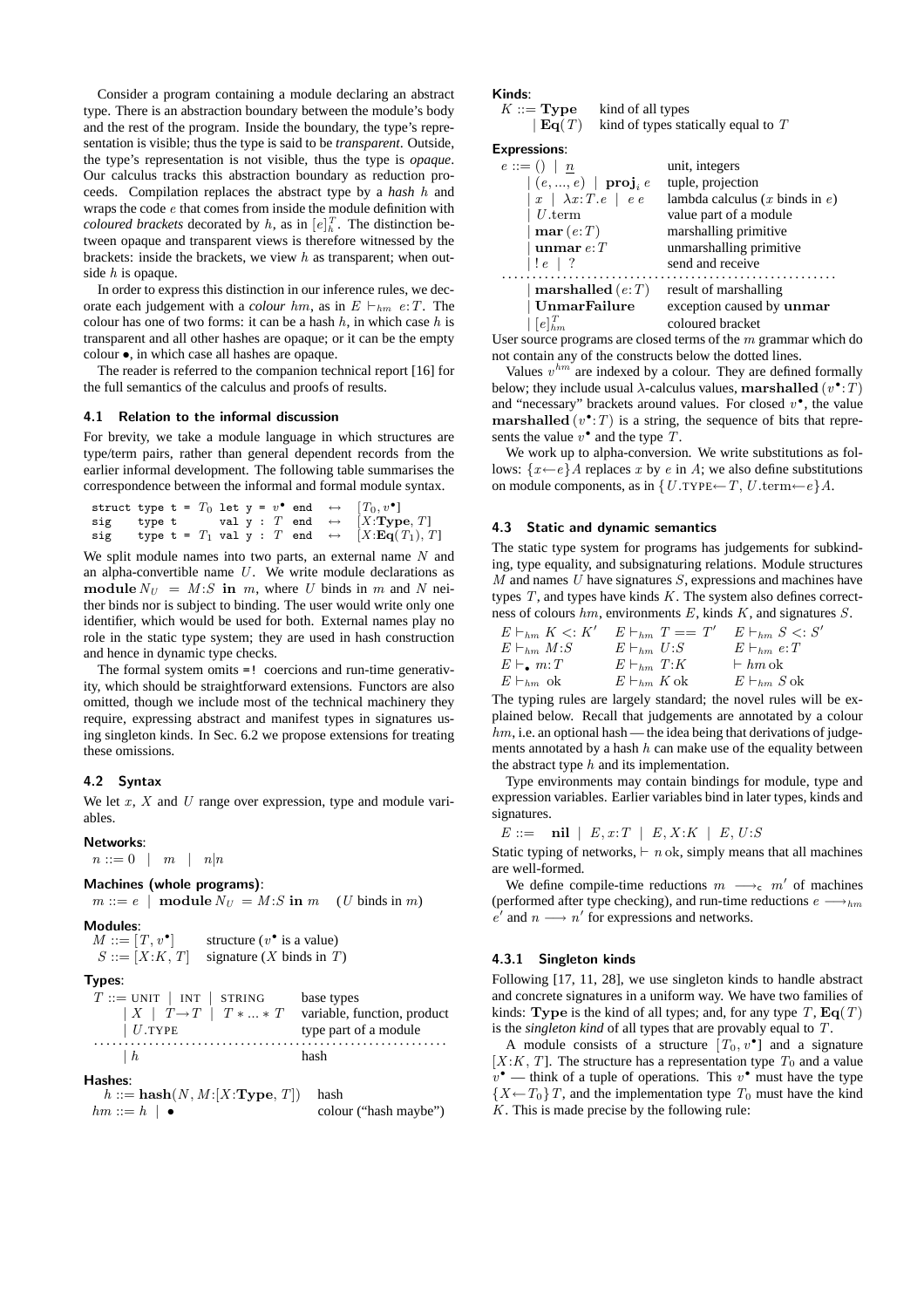$$
E \vdash_{hm} T_0:K \qquad E, X:K \vdash_{hm} T:Type
$$
  

$$
E \vdash_{hm} v^{\bullet}:T' \qquad E, X:Eq(T_0) \vdash_{hm} T' == T
$$
  

$$
E \vdash_{hm} [T_0, v^{\bullet}]: [X:K, T]
$$
 (MS.struct)

For an abstract module we have  $K = Type$ , revealing no information about the representation type, whereas for a concrete module, commonly  $K = \mathbf{Eq}(T_0)$ , revealing it. This is captured with the type equality relation: in the context of a module declaration module  $N_U = M : [X : K, T]$  in , one can use the path U.TYPE to refer to the type part of the module. If it is concrete, with  $K = \mathbf{Eq}(T_0)$ , one can further use the type equality  $U$ .TYPE ==  $T_0$ , whereas if it is abstract U.TYPE is typically not equal to any other type.

The subkinding relation  $K \ll K'$  places **Type** above all singleton kinds. This is used to define subsignaturing and hence, using subsumption, allows a concrete module can be used as if it had an abstract signature.

#### 4.3.2 Hash formation, type equality of hashes

At run-time, we need globally meaningful type names for abstract types, corresponding to the  $U$ .TYPE paths used in compile-time type checking. We construct these global names by hashing (welltyped) closed abstract modules, together with the associated external name.

$$
\vdash_{\bullet} [T_0, v^{\bullet}][X: \mathbf{Type}, T]
$$
  
 
$$
\vdash \mathbf{hash}(N, [T_0, v^{\bullet}][X: \mathbf{Type}, T]) \text{ok (hmok.hash)}
$$

As explained informally earlier, judgements annotated by a hash permit an additional type equality: under the colour  $h =$  $\mathbf{hash}(N, [T_0, v^{\bullet}]; [X: \mathbf{Type}, T]), h \text{ is equal to its implementation.}$ tion  $T_0$ :

$$
\frac{E \vdash_h \text{ok}}{E \vdash_h h == T_0} \text{ (Teq.hash)}
$$

These two rules examine the internal structure of hashes, which might be thought to be computationally problematic. However, while they are semantically necessary, they play no role in user program type-checking (Thm. 4.5) or in execution.

### 4.3.3 Compile-time reduction and coloured brackets

Module reduction constructs the type representations that will be used at run-time in marshalling and unmarshalling. Reducing a concrete module is simple: we replace references to its type component by its manifest type, and references to its term component by the value inside the module.

$$
\text{module } N_U = [T_0, v^*] : [X : \mathbf{Eq}(T_1), T] \text{ in } m
$$

$$
\longrightarrow_c \{ U.\text{Type} \leftarrow T_1, U.\text{term} \leftarrow v^* \} m
$$

When it comes to abstract types, things are more interesting. Given an abstract module declaration module  $N_U$  =  $[T_0, v^{\bullet}]$ : [X:**Type**, T], we normally have no way of referring to its type other than by name, i.e.  $U$ . TYPE. However  $U$  is not meaningful on other machines, which motivates the introduction of the hash of the module, i.e.  $h = \textbf{hash}(N, [T_0, v^{\bullet}]: [X: \textbf{Type}, T]).$ Then module reduction replaces references to the type component by h. References to the term component are replaced by the value suitably protected by h-*coloured brackets*, which embody the abstraction boundary around the module's body as discussed above.

$$
\text{module } N_U = [T_0, v^*] : [X: \text{Type}, T] \text{ in } m
$$

$$
\longrightarrow_c \{ U.\text{TYPE} \leftarrow h, U.\text{term} \leftarrow [v^*]_h^{\{X \leftarrow h\}} \right] m
$$

In general, in a bracket expression  $[e]_{hm}^T$ , the lower annotation  $hm$  is a colour that indicates what type equalities may be used to type e. If  $hm = \textbf{hash}(N, [T_0, v^{\bullet}][X:\textbf{Type}, T])$ , then the equality  $hm == T_0$  is available when typing e, through (Teq.hash) (Sec. 4.3.2). If  $hm = \bullet$ , e is typable without any extra equalities. The upper annotation  $T$  is the externally visible type of e. The following rule (the only typing rule that mentions brackets) shows this colour change formally.

$$
\frac{E \vdash_{hm'} T:\textbf{Type} \qquad E \vdash_{hm} e:T}{E \vdash_{hm'} [e]_{hm}^T:\textit{T}} \text{ (eT,col)}
$$

#### 4.3.4 Expression reduction

Expression reduction is based on a standard call-by-value  $\lambda$ calculus semantics. In this subsection, we give the function application rule and bracket-pushing rules. In later subsections, we show the rules for marshalling and communication.

As we show in Thm. 4.6, brackets can be erased before runtime reduction. However, the brackets' presence is necessary for type preservation (Thm. 4.1). Given their presence, we need reduction rules to "push" them inwards so that the brackets do not interfere with computationally significant reductions (Thm. 4.3). To describe the bracket pushing rules, and to achieve type preservation, it is necessary to index the reduction relation, class of values, and reduction contexts by colours.

We write  $v^{hm}$  for a value of colour hm. Brackets may appear in a value when used to build a value of an abstract type out of a value of the corresponding implementation type, for example  $[3]_h^h$ , where the implementation type of  $h$  is INT.

$$
\begin{array}{lll} v^{hm} ::= & \underline{n} \mid () \mid (v^{hm}, ..., v^{hm}) \mid \lambda x{:}T.e \\ & & | \quad \text{markalled} \left( v^{\bullet} {:} T \right) \mid [v^{h_1}]^{h_1}_{h_1} \text{ where } h_1 \neq hm \end{array}
$$

The following bookkeeping rules push brackets with manifestly decomposable types inside expressions, and remove them where not necessary.

$$
\begin{array}{ccccc}\n\textbf{[0]^{lm}_{hm'}} & \longrightarrow_{hm} & \underline{n} \\
\textbf{[0]^{lm'}_{hm'}} & \longrightarrow_{hm} & \textbf{[0]} \\
\textbf{[0]^{lm'}_{hm'}} & \longrightarrow_{hm} & \textbf{[0]} \\
\textbf{[v_1^{lm}, ..., v_j^{lm})]^{T_1 * ... * T_j}} & \longrightarrow_{hm} & \textbf{[v_1^{lm}]^{T_1}, ..., [v_j^{lm}]^{T_j}_{hm'}} \\
\textbf{[Ax: T. e]^{T'}_{h^{-1}} & \longrightarrow_{hm} & \lambda x: T'.[\{x \leftarrow [x]^{T'}_{h^{-1}}\}e]^{T''}_{hm'} \\
\textbf{[markalled (v^{\bullet}: T)]^{STRING}} & \longrightarrow_{hm} & \textbf{marshalled (v^{\bullet}: T)} \\
\textbf{[[v_1^{h_1}]^{h_1}_{h_1}b_2} & \longrightarrow_{hm} & \textbf{[v_1^{h_1}]^{h_1}_{h_1} & \textbf{if } h_1 \neq h_2 \land h_2 \neq hm} \\
\textbf{[v_1^{hm_1}]^{m_2}_{hm_1} & \longrightarrow_{hm} v^{hm_1} & \textbf{if } hm_1 = hm \lor hm_1 = \bullet\n\end{array}
$$

Function application introduces brackets to protect the argument, since the formal parameter may itself be used under a bracket in the body of the function. This is a variant of [10], where the formal parameter has to be used at the colour of the function itself.

$$
(\lambda x: T.e) v^{hm} \longrightarrow_{hm} \{x \leftarrow [v^{hm}]_{hm}^T\}e
$$

#### 4.3.5 Marshalling

As in [1], mar  $(e:T)$  "tags" the value of e with a type annotation T, producing a result of type STRING. The dual construct unmar  $e:T$  produces a value of type  $T$ , which the type tag in  $e$ must (dynamically) match.

$$
\frac{E \vdash_{hm} e:T}{E \vdash_{hm} \text{mar}(e:T):STRING} \text{ (eT.mar)}
$$

$$
\frac{E \vdash_{hm} T:\text{Type} \qquad E \vdash_{hm} e:\text{STRING}}{E \vdash_{hm} (\text{unmar } e:T):\text{T}} \quad (\text{eT.unnar})
$$

There is a subtlety here: in the conclusion of (eT.mar), the fact that  $e$  has the type  $T$  may require the extra type equality provided by hm. Hence we introduce marshalled  $(e';T)$ ,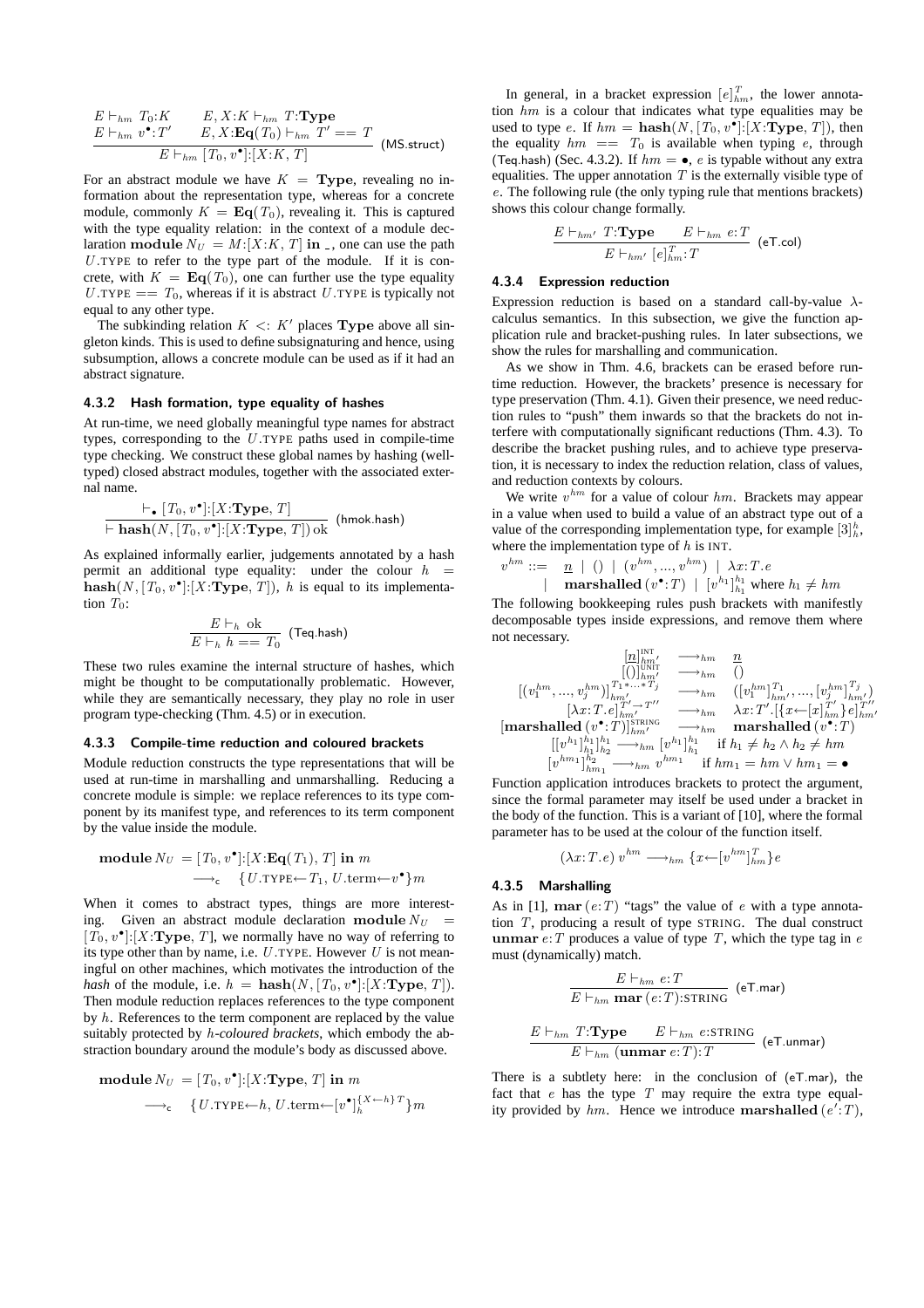which requires the argument to be not only closed but typable in •, i.e. everywhere. Reduction transforms  $\mathbf{mar}(v^{hm}:T)$  into marshalled  $([v^{hm}]_{hm}^T$ : T), where the brackets serve to ensure that any type equality provided by  $hm$  is always available to type  $v^{hm}$  (even after sending the marshalled value to another machine). Note that before reducing mar  $(v^{hm}:T)$ , both  $v^{hm}$  and T will have been closed by substitution.

$$
\begin{aligned}\n\mathbf{mar} \left( v^{hm}; T \right) &\longrightarrow_{hm} \mathbf{marshalled} \left( \left[ v^{hm} \right]_{hm}^T : T \right) \\
&\frac{E \vdash_{hm} \text{ok} \qquad \vdash_{\bullet} e : T}{E \vdash_{hm} \mathbf{marshalled} \left( e : T \right) : \text{STRING}} \text{ (eT.marshalled)}\n\end{aligned}
$$

The unmarshalling of a string first extracts the type tag  $T$  from the string and compares it with the tag for the expected type  $T'$ . Since T is a valid type for  $v^{\bullet}$  in  $\bullet$ , it is also one in hm. The type tags  $T$  and  $T'$  are compared by *syntactic equality*: if the types match, the original value is extracted from the string; otherwise an exception is raised. This dynamic type equivalence is closely related to static equivalence (Thm. 4.7).

**unmar (marshalled (v<sup>•</sup>:*T*) : *T'*)  
\n
$$
\longrightarrow_{hm} v^{\bullet}
$$
 if *T* = *T'*  
\n
$$
\longrightarrow_{hm}
$$
 **UnmarFailure** otherwise**

#### 4.3.6 Programs and networks

A machine consists of a series of module declarations followed by an expression. Each module declaration may refer to the previous ones.

$$
\frac{E\vdash_{\bullet} T:\textbf{Type}\qquad E\vdash_{\bullet} M:S\qquad E\,,\,U:S\vdash_{\bullet} m:T}{E\vdash_{\bullet} (\textbf{module } N_U\,=\,M:S\textbf{ in }m)\,:\,T} \;\;(\text{mT.left})
$$

A network is a parallel juxtaposition of machines. Note that each machine has its own environment: there is no explicit scope that encompasses more than one machine.

$$
\frac{\vdash n_1 \text{ ok } \vdash n_2 \text{ ok}}{\vdash n_1 \mid n_2 \text{ ok }} (\text{nok.par}) \qquad \frac{\vdash_{\bullet} m: \text{UNIT}}{\vdash m \text{ ok }} (\text{nok.mach})
$$

We assume that there is a single channel, which carries values of type STRING. The expression  $\ell$  e sends the value of e over that channel, and ? reads a value from that channel. Communication is straightforward as all the work required to make values and types intercomprehensible is done by the marshalling apparatus; for suitable evaluation contexts  $CC^{\bullet}_{hm_1}$  and  $CC^{\bullet}_{hm_2}$  we have just the rule below, writing context application with a dot.

$$
CC^{\bullet}_{hm_1} \cdot v^{hm_1} \mid CC^{\bullet}_{hm_2} \cdot ? \longrightarrow CC^{\bullet}_{hm_1} \cdot () \mid CC^{\bullet}_{hm_2} \cdot v^{hm_1}
$$

#### 4.4 Results

First, our calculus enjoys type preservation and progress properties.

# **Theorem 4.1 (type preservation for compile-time, expression, and network reduction)**

- if  $m \longrightarrow_c m'$  and  $\vdash$   $m$ : T then  $\vdash$   $m'$ : T;
- if  $e \longrightarrow_{hm} e'$  and  $\vdash_{hm} e:T$  then  $\vdash_{hm} e':T$ ; and
- if  $n \longrightarrow n'$  and  $\vdash n$  ok then  $\vdash n'$  ok.

#### **Theorem 4.2** (progress for compile-time reduction) If  $\vdash$ .  $m$ <sup>.</sup>UNIT then either

- $\bullet$  *m* is an expression; or
- *m* reduces, i.e. there exists  $m'$  such that  $m \rightarrow_c m'$ .
- Moreover, compile-time reduction is terminating.

**Theorem 4.3 (progress for expressions)** If  $\vdash_{hm} e: T$  then one of the following holds:

- *e* is a value, i.e. there exists  $v^{hm}$  such that  $e = v^{hm}$ ;
- e reduces, i.e. there exists  $e'$  such that  $e \longrightarrow_{hm} e'$ ;
- *e* is blocked waiting for I/O, i.e. there exists  $CC_{hm_2}^{hm}$  and  $e'$ such that  $e = CC_{hm_2}^{hm}$ .!  $e'$  or  $e = CC_{hm_2}^{hm}$ .?; or
- e has thrown an exception, i.e. there exists  $CC_{hm_2}^{hm}$  such that  $e = CC_{hm_2}^{hm}$ . UnmarFailure.

In addition, we have proved a normalisation result for expressions, showing that the rules for coloured brackets do not introduce any divergencies.

Both compile-time machine reduction and run-time expression reduction are deterministic (network reduction is not, of course):

#### **Theorem 4.4 (determinacy for compile-time and expression reduction)**

- If  $m \longrightarrow_c m'$  and  $m \longrightarrow_c m''$  then  $m' = m''$ ; and
- if  $e \longrightarrow_{hm} e'$  and  $e \longrightarrow_{hm} e''$  then  $e' = e''$ .

For static type checking:

**Theorem 4.5 (decidability of type checking)** Type checking is decidable. Furthermore, user source programs can be typed by derivations involving no hashes or coloured brackets.

At run-time, all type annotations except those on mar , marshalled , and unmar can be erased. Moreover, all coloured brackets can be erased except for those that occur within a hash within one of those remaining annotations. More precisely, we define  $erase(e)$  to be e with all type annotations and brackets erased except that the type annotations on mar , marshalled , and unmar are left unchanged. We define  $\longrightarrow$  to be like  $\rightarrow_{hm}$  by taking the erase-image of the left- and right-hand sides of each rule (and removing rules that would become  $e \longrightarrow e$ ).

# **Theorem 4.6 (erasure preserves reduction outcomes)**

Assume  $\vdash$  e: T. We have that  $e \rightarrow$  e' implies erase(e)  $\longrightarrow$ <sup> $\leq 1$ </sup>erase(e'). Conversely, erase(e)  $\longrightarrow$ e<sub>0</sub> implies that there exists  $e'$  such that  $\text{erase}(e') = e_0$  and  $e \longrightarrow_{\bullet}^{\geq 1} e'$ .

Note that brackets are needed in module reduction, to keep track of a module's ancestors as we build its hash.

Finally we show that, under reasonable conditions, static and dynamic type equality coincide. Let  $D$  be a module declaration context:

 $\mathbf{module}\,N_{\theta\,U_0}\,=M_0\mathord{:}S_0\,\,\mathbf{in}\,...\mathbf{module}\,N_{j\,U_j}\,=M_j\mathord{:}S_j\,\,\mathbf{in}$ 

in the user source language (with no brackets or hashes). Consider a machine  $D.C.e$  for some expression context  $C$  and an expression  $e = (\text{unmar}(\text{mar}(e_0: T_0): T_1))$ . One would like this dynamic type check to succeed if and only if  $T_0$  and  $T_1$  are statically provably equal, i.e. iff  $U_0: S_0, ..., U_i: S_i \vdash_{\bullet} T_0 == T_1$ .

Write  $\sigma_D$  for the accumulated substitution defined by the module reduction rules for  $D$  (we omit an explicit definition for lack of space). The dynamic check is then  $\sigma_D T_0 = \sigma_D T_1$ . We have:

**Theorem 4.7 (coincidence between dynamic and static type checking**) Suppose that  $D.C.e$  is well formed (i.e.  $\vdash_{\bullet}$ D.C.e:UNIT), that it contains no hashes, and that its external names  $N_0, \ldots, N_i$  are distinct. Let  $E = U_0: S_0, \ldots, U_i: S_i$  be the associated environment. Assume that  $T_0$  and  $T_1$  contain no hashes and  $E \vdash_{\bullet} T_i: \textbf{Type for } i = 0, 1.$  Then  $E \vdash_{\bullet} T_0 == T_1$  iff  $\sigma_D$   $T_0 = \sigma_D$   $T_1$ .

The requirement that the external names  $N_0, ..., N_j$  be distinct rules out the rather pathological programs in which there are two module definitions with the same name, one shadowing the other, which have identical structures, signatures, and dependencies. The exclusion of hashes is automatic for user source programs.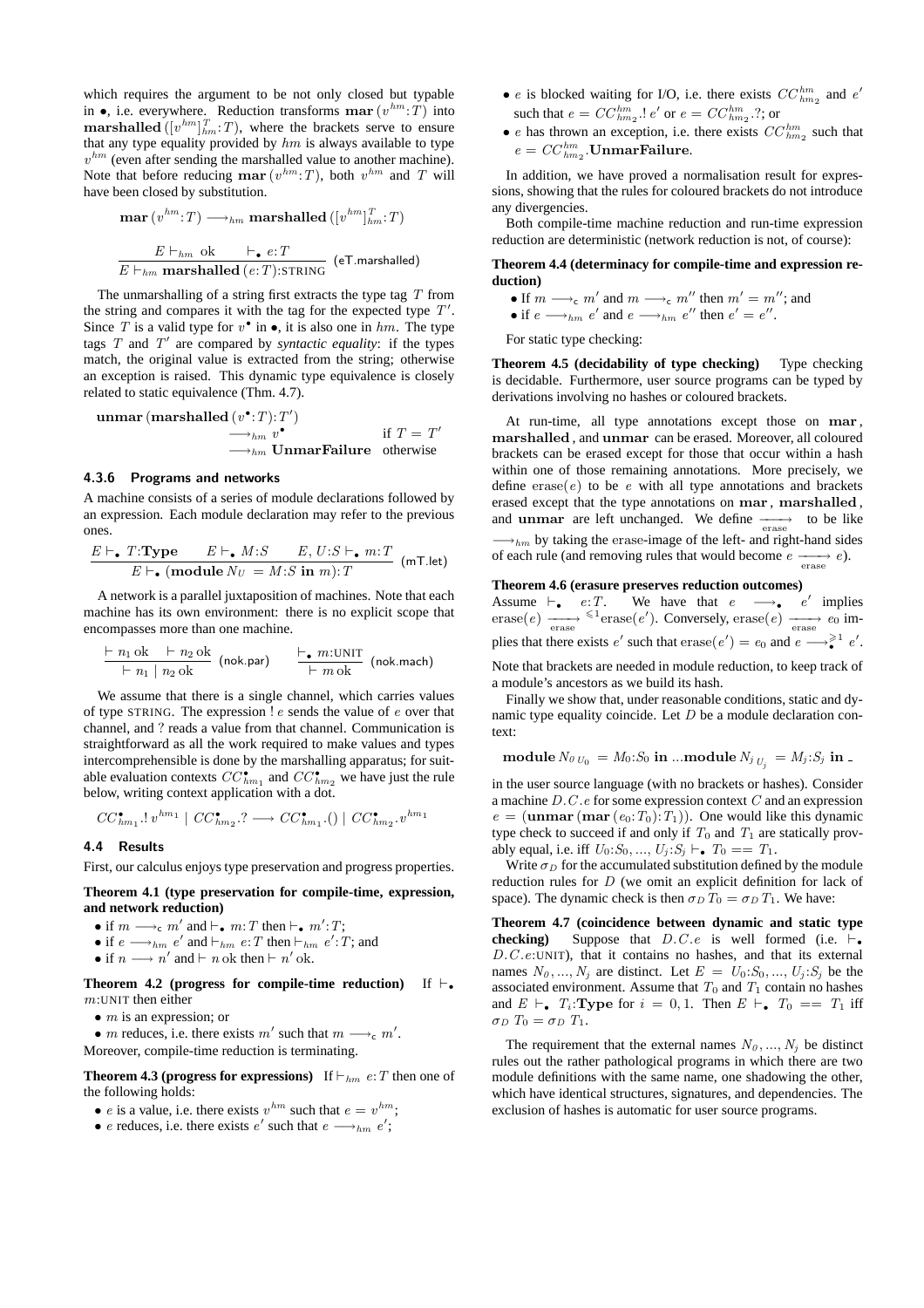One can imagine stronger theorems, relating type equality between two programs that share a common (DAG-)prefix of module definitions, but their statements become rather elaborate.

# 5. Related work

Modules and generativity There is an extensive literature on ML-style modules, including [19, 21, 11, 17, 28, 7], much of it discussing subtle questions of generativity versus applicativity. To our knowledge, however, none deals with the inter-program case. In [26], fresh type names are generated during call-by-value module reduction, with  $\nu$ -binders that can extrude across distributed scope. This allows inter-program sharing, and also a with! coercion, but at the pragmatically-awkward cost of requiring particular object files to be shared.

Type dynamic Our marshal and unmarshal operations are essentially constructors and destructors for values of dynamic type; mar is just dynamic, and unmar is a restricted form of typecase. Our dynamic values have type STRING, emphasising that they may be communicated readily. Type Dynamic was first formalised by Abadi et al. [1, 2], who also gives a historical survey. Intensional polymorphism [12, 31] permits run-time type analysis of *all* values.

Marshalling abstract types The problem of marshalling values of abstract (existential) type has not been satisfactorily addressed theoretically before. In several systems, abstract types are run- or build-time generative, so that two executions or builds of the same source will yield distinct types. While communication within such a program can be abstraction-safe, successful communication between builds can only be at the representation type, and hence abstraction-unsafe. This is true, for instance, of [2], TMAL [8], Modula-3 [6, 5], Alice [3], and the typed-channel languages listed below.

Weirich [32] exposes an existential's representation type to type analysis, permitting a type-safe polytypic marshalling function to be written. As future work we hope to expose our global type names at term level (cf. [13]), permitting an *abstraction-safe* polytypic marshalling function to be written. Furuse and Weis [9] argue for ignoring abstraction, checking representation types only.

A number of programming languages feature some form of builtin marshalling (pickling, serialisation, etc.): for example Modula-3, Alice, Java, .NET, and OCaml. Most of these languages serialise the type along with the value in order to permit a check at unmarshal time, and represent the type by a hash. Languages differ, however, in exactly what is hashed  $-$  i.e., in what is considered when deciding type equality.

In Modula-3, abstract types are made opaque by *branding*, which may be either by a literal string (analogous to an external name) or a compiler-generated unique identifier. The latter are unique within a program but not necessarily related between programs, so explicit brands must be used for inter-program communication; however, they do not guarantee abstraction-safety for that case. *Revelation* can be used to make an abstraction transparent.

In Alice, abstract type creation is run-time generative, meaning that abstract types from different executions are always distinct. This vacuous abstraction-safety forces the use of representation types for pickling between different programs.

In Java serialisation [29], class equivalence is on fully-qualified class name, the representation type of all fields, and the types of all non-private methods; the implementation is not considered in type equality. A strong coercion (Sec. 2.10) is provided (although compatibility of representation types is not checked until unmarshal time).

In .NET serialisation [20], class equivalence is on the textual name along with the implementation of the entire assembly in which it is defined (a single DLL or EXE, which may comprise many source files). This guarantees data structure invariants are maintained, as in our approach; however, we work on the much finer scale of individual modules, and furthermore we require only source code to be shared, not object files.

OCaml [22] does no typechecking for marshalling at all, and hence is not even type-safe. When unmarshalling a function, it verifies (by a hash) that the communicating builds are identical, thus allowing the code pointers of all closures to be communicated literally.

Coloured brackets Coloured brackets were introduced in [33, 10]; we differ in that we permit a variable to occur in a colour other than the one where it is defined. Our proofs are harder, our  $\beta$ -rule has to introduce extra brackets, but our brackets carry only a single optional hash, rather than a list of hashes. Rossberg [25], like us, is concerned to preserve the opacity of abstract types under reduction due to the presence of typecase. His coercions serve the same purpose as our brackets, but his use of the closed-scope open construct instead of dot notation prevents any possibility of sharing values of abstract type between instances.

Typed channels Several languages, e.g. JoCaml [14], Nomadic Pict [27], Facile [30, 15], implement *typed channels*. These permit type- and abstraction-safe communication once the channel is established. Establishing a channel at an abstract type, however, requires the endpoints somehow to share the type already; in the case that the endpoints reside in different programs or instances, this requires an unsafe cast, usually performed (outside the language) by a name server.

# 6. Conclusions and future work

# 6.1 Summary

We have proposed a novel and expressive design for guaranteeing type- and abstraction-safe marshalling of data sent between distributed ML programs, that can uniformly treat manifest, abstract, and generative types. The key technical idea is to use hashes of module declarations as globally-meaningful type names, which are inserted at compile-time and then compared dynamically when unmarshalling. We add coloured brackets to delimit the "abstraction boundary" within which hashes are transparent, tracking these brackets through the reductions so as to achieve type and abstraction preservation. Our proposal is a smooth extension of existing ML-like languages: type checking is unchanged, most type information can be erased before run-time, and the dynamic type check closely mirrors static ML type equivalence.

# 6.2 Future work

In the future, we aim to broaden our solution to be applicable to full-scale languages.

The following extensions will be required to cope with the examples in Sec. 2.9–2.13. The *strong coercion* (Sec. 2.10 and 2.11) used for forcing an abstract type to have the same hash as an earlier module, has a simple compile-time implementation: check the representation types of the two are provably equal, then simply reuse the hash of the earlier module as the type name for the new. This requires the compiler to keep a mapping from hashes to representation types, which is straightforward. *Programmer-requested generativity* (Sec. 2.12) can be dealt with in an implementation by generating a fresh global name (say a random bit string of the same length as hashes) at compile time; its semantics can be modelled